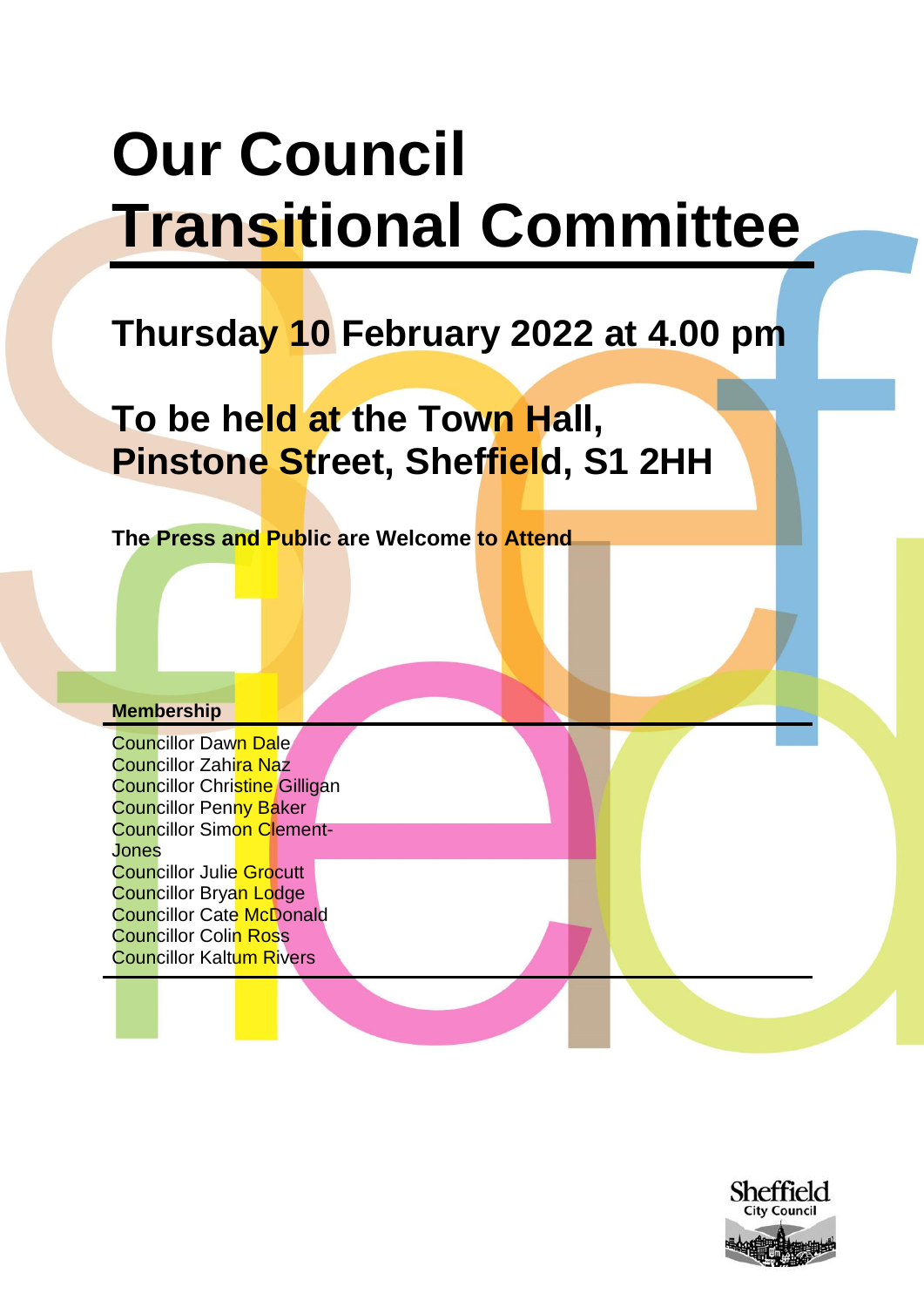### **PUBLIC ACCESS TO THE MEETING**

A copy of the agenda and reports is available on the Council's website at [www.sheffield.gov.uk](http://www.sheffield.gov.uk/) . You may not be allowed to see some reports because they contain confidential information. These items are usually marked \* on the agenda.

Members of the public have the right to ask questions or submit petitions to Transitional Committee meetings and recording is allowed under the direction of the Chair. Please see the [website](https://democracy.sheffield.gov.uk/mgCommitteeDetails.aspx?ID=630) or contact Democratic Services for further information regarding public questions and petitions and details of the Council's protocol on audio/visual recording and photography at council meetings.

PLEASE NOTE: Meetings of the Transitional Committee have to be held as physical meetings. If you would like to attend the meeting, you must register to attend by emailing committee@sheffield.gov.uk at least 2 clear days in advance of the date of the meeting. This is necessary to facilitate the management of attendance at the meeting to maintain social distancing. In order to ensure safe access and to protect all attendees, you will be asked to wear a face covering (unless you have an exemption) at all times when moving about within the venue.

It is also recommended that you undertake a Covid-19 Rapid Lateral Flow Test within two days of the meeting. You can order tests online to be delivered to your home address, or you can collect tests from a local pharmacy. Further details of these tests and how to obtain them can be accessed here - Order coronavirus (COVID-19) rapid lateral flow tests - GOV.UK (www.gov.uk). We are unable to guarantee entrance to observers, as priority will be given to registered speakers. Alternatively, you can observe the meeting remotely by clicking on the 'view the webcast' link provided on the meeting page of the website.

If you require any further information please contact Rachel Marshall email rachel.marshall@sheffield.gov.uk